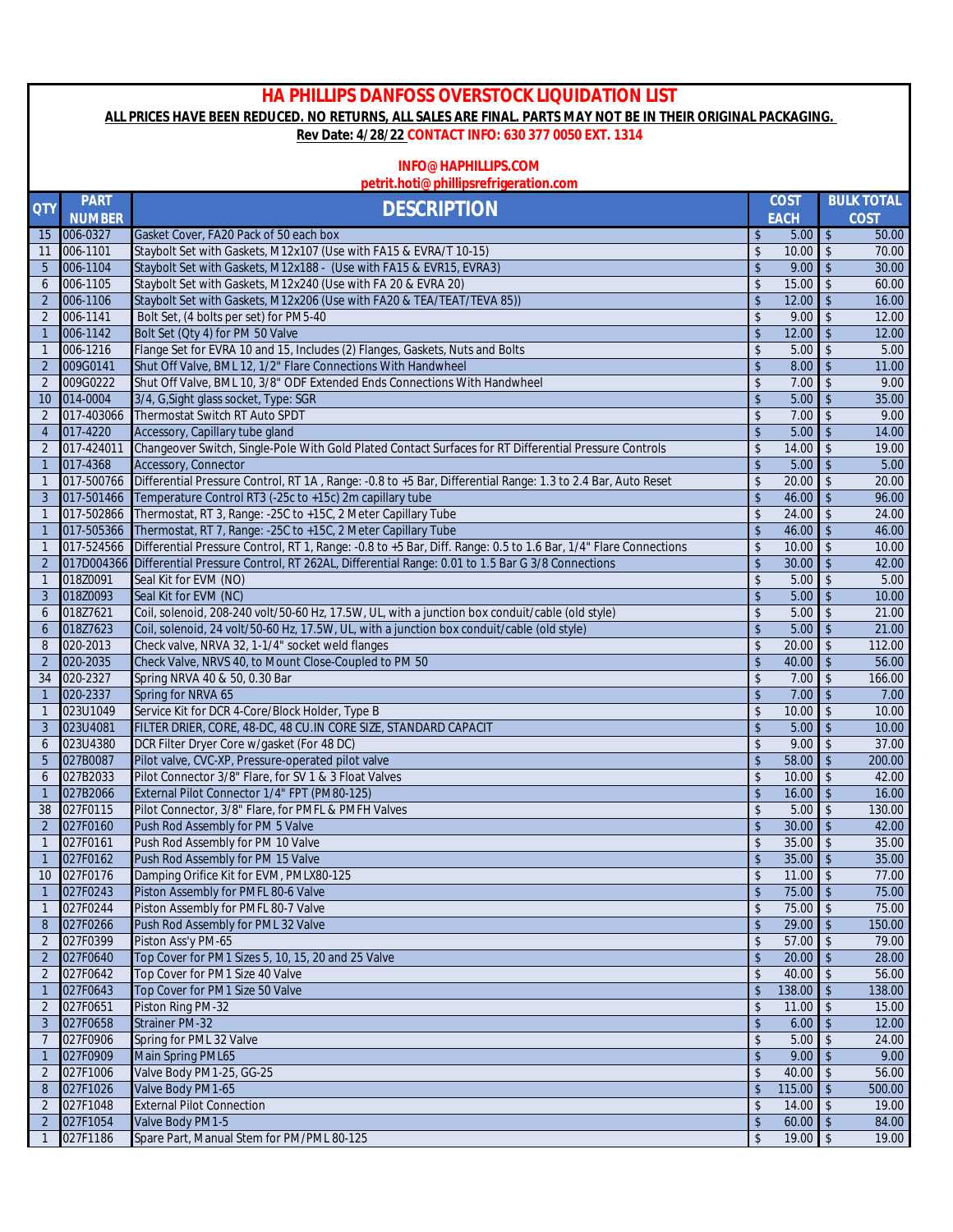| <b>NUMBER</b><br><b>EACH</b><br><b>COST</b><br>$\sqrt[6]{3}$<br>027F1204<br>Push Rod Ass'y PM-80<br>281.00<br>\$<br>281.00<br>$\mathbf{1}$<br>$\sqrt{2}$<br>027F1230<br>Seal Kit PM-80<br>\$<br>20.00<br>28.00<br>2<br>\$<br>027F2155<br>Piston Ass'y for PMLX50<br>27.00<br>$\sqrt{2}$<br>27.00<br>$\mathbf{1}$<br>Piston Ass'y for PML65<br>027F2156<br>\$<br>29.00<br>$\sqrt{2}$<br>29.00<br>$\overline{1}$<br>027F2192<br>\$<br>$\sqrt{2}$<br>8.00<br>8.00<br>Spring<br>$\mathbf{1}$<br>027F2230<br>Solenoid Valve PMLX-32<br>$\sqrt{2}$<br>103.00<br>\$<br>103.00<br>$\mathbf{1}$<br>027F2290<br>Intermediate Plate for PMLX 50<br>\$<br>$\sqrt{2}$<br>37.00<br>37.00<br>$\mathbf{1}$<br>027F2291<br>Intermediate Plate for PMLX 65<br>48.00<br>$\sqrt{2}$<br>\$<br>48.00<br>$\overline{1}$<br>027F3009<br>Valve Body, PM 1-65, w/o Flanges<br>318.00<br>$\sqrt[6]{}$<br>1,000.00<br>\$<br>$\overline{7}$<br>$\sqrt[6]{\frac{1}{2}}$<br>027F3011<br>Valve Body, PM 3-10, w/o Flanges<br>122.00<br>170.00<br>$\overline{2}$<br>\$<br>027F3088<br>OBSOLETE Valve, MRV 65, Less Motor, Less Flanges I<br>80.00<br>$\sqrt{2}$<br>112.00<br>$\overline{2}$<br>\$<br>027F3191<br>Pilot (CVC) Flange Ring Mounting Set, PM32<br>29.00<br>$\sqrt[6]{}$<br>\$<br>29.00<br>$\overline{1}$<br>Pilot (CVC) Flange Ring Mounting Set, PM40<br>027F3192<br>\$<br>$\sqrt{2}$<br>36.00<br>36.00<br>$\mathbf{1}$<br>027F3193<br>Pilot (CVC) Flange Ring Mounting Set PM50<br>\$<br>44.00<br>$\sqrt{2}$<br>44.00<br>$\mathbf{1}$<br>Pilot (CVC) Flange Ring Mounting Set PM65<br>027F3194<br>\$<br>52.00<br>$\sqrt{2}$<br>72.00<br>$\overline{2}$<br>027F3199<br>Pilot (CVPP) Flange Ring Mounting Set PM65<br>\$<br>52.00<br>$\sqrt[6]{\frac{1}{2}}$<br>3<br>109.00<br>027G1001<br>Flange Set, 3/4" FPT<br>$\sqrt{2}$<br>\$<br>11.00<br>11.00<br>$\mathbf{1}$<br>Flange Set, 1" FPT<br>027G1002<br>\$<br>11.00<br>\$<br>11.00<br>$\mathbf{1}$<br>027L1229<br>\$<br>$\mathbf{\hat{S}}$<br>12.00<br>Flange Set, 1-1/8" ODC for PM 5 through 25, EVRA 20 and 25 Valves<br>12.00<br>$\overline{1}$<br>Check Valve Module ICFC 25-40<br>027L2252<br>\$<br>56.00<br>300.00<br>8<br>$\mathfrak{L}$<br>69.00<br>$\sqrt{2}$<br>027L4773<br>ICFR-SS 20-A Regulation/hand Exp. Valve Module<br>\$<br>69.00<br>$\overline{1}$<br>ICFN-SS 20 stop / Check Valve Module<br>\$<br>92.00<br>$\sqrt{2}$<br>190.00<br>027L4788<br>3<br>ICFE-SS 25A REGULATING/HAND EXP. VALVE MODULE<br>$\sqrt{2}$<br>027L4792<br>\$<br>80.00<br>280.00<br>5<br>027L4793<br>ICFR-SS 25B Regulating/Hand Exp, Valve Module<br>$\mathbf{\hat{S}}$<br>\$<br>80.00<br>80.00<br>$\mathbf{1}$<br>027N1115<br>$\sqrt[6]{}$<br>Flange Set, 1/2" DIN BW<br>\$<br>9.00<br>$\overline{7}$<br>40.00<br>Flanges, 3/4" Threaded<br>027N1120-C<br>\$<br>$\sqrt{2}$<br>7.00<br>50.00<br>12<br>027N1252<br>Flange Set, 2" Butt Weld (DIN), Includes Bolts & Gaskets for NRVS 40 Valve<br>$\mathsf{\$}$<br>15.00<br>$\mathsf{\$}$<br>21.00<br>$\overline{2}$<br>027N2450-R Flange Set, 2" SOC (PM40 SPECIAL)<br>\$<br>23.00<br>$\mathfrak{L}$<br>23.00<br>$\mathbf{1}$<br>27.00<br>027N2565<br>Flange Set, 2-1/2" Weld Neck<br>\$<br>$\sqrt{2}$<br>56.00<br>3<br>027N3032<br>Flange Set, 1" ANSI BW<br>\$<br>11.00<br>$\sqrt{2}$<br>11.00<br>$\mathbf{1}$<br>027N3035<br>Flange Set, 1-1/2" ANSI BW (PM32)<br>\$<br>18.00<br>$\mathsf{\$}$<br>$\overline{2}$<br>25.00<br>027N3036<br>Flange Set, 1-1/2" ANSI BW (PM40)<br>25.00<br>50.00<br>3<br>\$<br>$\sqrt{2}$<br>027N3037<br>25.00<br>$\sqrt[6]{}$<br>35.00<br>$\overline{2}$<br>Flange Set, 2" ANSI BW (PM40)<br>$\frac{1}{2}$<br>027N3042<br>Flange Set, 4" ANSI BW<br>\$<br>60.00<br>$\sqrt[6]{\frac{1}{2}}$<br>60.00<br>$\overline{1}$<br>027X0246<br>Check Valve, NRVA 25, 1" Weld Neck<br>$\sqrt[6]{\frac{1}{2}}$<br>$\sqrt[6]{\frac{1}{2}}$<br>49.00<br>68.00<br>2<br>\$<br>032F0181<br>Service Kit for EVR 2 (NC) and EVR 3 (NC), Includes D.C. Armature Assembly, O-Ring and Gasket (packs of 10 per box)<br>5.00<br>$\sqrt{2}$<br>40.00<br>12<br>032F0187<br>Service Kit (A.C.) for EVR 15 NC, Includes Diaphragm Assembly, Armature Assembly, O-Ring and Gaskets<br>\$<br>15.00<br>$\sqrt{2}$<br>70.00<br>7<br>$\sqrt{2}$<br>Service Kit for EVM (NO), Includes Armature Assembly, Orifice, Snap Fastener, O-Rings, Gaskets and Spacer<br>\$<br>032F0199<br>41.00<br>300.00<br>12<br>032F0202<br>Service Kit EVRA 10 (Old Style)<br>\$<br>34.00<br>$\sqrt{2}$<br>34.00<br>$\overline{1}$<br>032F0203<br>Service Kit EVRAT 10<br>\$<br>$\sqrt[6]{\frac{1}{2}}$<br>24.00<br>100.00<br>\$<br>Service Kit EVRA 15 (Old Style)<br>$\sqrt{2}$<br>032F0204<br>42.00<br>100.00<br>$\overline{4}$<br>Service Kit for EVRA 25 (NC), Previous Design, Includes Snap Fastener, Armature Assembly, Spring, Orifice, Piston<br>\$<br>032F0208<br>46.00<br>$\sqrt[6]{\frac{1}{2}}$<br>3<br>85.00<br>Assembly and Ring, O-Rings and Gaskets<br>032F0213<br>Seal Kit EVRA 20<br>\$<br>11.00<br>30.00<br>\$<br>4<br>\$<br>$\sqrt[6]{2}$<br>032F0214<br>Seal Kit EVRA 25 (old style)<br>12.00<br>50.00<br>6<br>Service Kit for EVRA 10 (NC), Previous Design, Includes Diaphragm Assembly, Armature Assembly, ORing/Gaskets<br>032F0216<br>33.00<br>\$<br>\$<br>100.00<br>5<br>032F0220<br>Gasket EVR 2 & 3<br>\$<br>5.00<br>$\sqrt[6]{\frac{1}{2}}$<br>5.00<br>$\mathbf{1}$<br>032F0234<br>Service Kit for EVR 10 (NO), Includes Diaphragm Assembly, Armature Assembly, O-Ring and Gaskets<br>\$<br>18.00<br>$\sqrt{2}$<br>18.00<br>$\mathbf{1}$<br>Service Kit for EVRA10 (New Design)<br>\$<br>032F0252<br>41.00<br>$\mathbf{1}$<br>$\sqrt[6]{\frac{1}{2}}$<br>41.00<br>$\sqrt[6]{2}$<br>Service Kit for EVRAT 10 (NC), New Design, Includes Diaphragm Assembly, Armature Assembly, O-Ring and Gaskets<br>\$<br>032F0253<br>42.00<br>150.00<br>7<br>Solenoid Valve Body (Old Design), EVR 2, 1/4" Flare Connections, Requires A.C. Coil<br>032F1200<br>\$<br>10.00<br>\$<br>$\mathbf{1}$<br>10.00<br>032F1211<br>EVR 6 solenoid valve body, 3/8" flare connections<br>\$<br>9.00<br>$\sqrt{2}$<br>$\overline{2}$<br>12.00<br>032F3036<br>Capacity Regulator Unloading Valve, EVRF 3-2 (NO)<br>\$<br>54.00<br>\$<br>54.00<br>$\mathbf{1}$<br>Service Kit EVRB-NC, EVRA/EVM Stainless Steel/Hex Nut Tube<br>032F5285<br>\$<br>25.00<br>$\sqrt{2}$<br>35.00<br>$\overline{2}$<br>032F6262<br>Service Kit, EVRA 15 (new design)<br>\$<br>28.00<br>\$<br>35.00<br>$\overline{2}$<br>032F6264<br>Service Kit, EVRA 20<br>35.00<br>\$<br>\$<br>35.00<br>$\mathbf{1}$<br>032F6268<br>Seal Kit, EVRA 20 & EVRAT 20 (nd)<br>\$<br>3<br>10.00<br>$\sqrt[6]{\frac{1}{2}}$<br>21.00<br>Solenoid Valve, EVR 4 (NC), 3/8" Globe, Solder ODF Connections<br>\$<br>032F7110<br>15.00<br>$\sqrt{2}$<br>15.00<br>$\mathbf{1}$<br>$$\mathbb{S}$$<br>032K1218<br>\$<br>Manual Spindle for EVRA 25<br>5.00<br>14.00<br>$\overline{4}$ | <b>QTY</b> | <b>PART</b> | <b>DESCRIPTION</b> | <b>COST</b> | <b>BULK TOTAL</b> |
|------------------------------------------------------------------------------------------------------------------------------------------------------------------------------------------------------------------------------------------------------------------------------------------------------------------------------------------------------------------------------------------------------------------------------------------------------------------------------------------------------------------------------------------------------------------------------------------------------------------------------------------------------------------------------------------------------------------------------------------------------------------------------------------------------------------------------------------------------------------------------------------------------------------------------------------------------------------------------------------------------------------------------------------------------------------------------------------------------------------------------------------------------------------------------------------------------------------------------------------------------------------------------------------------------------------------------------------------------------------------------------------------------------------------------------------------------------------------------------------------------------------------------------------------------------------------------------------------------------------------------------------------------------------------------------------------------------------------------------------------------------------------------------------------------------------------------------------------------------------------------------------------------------------------------------------------------------------------------------------------------------------------------------------------------------------------------------------------------------------------------------------------------------------------------------------------------------------------------------------------------------------------------------------------------------------------------------------------------------------------------------------------------------------------------------------------------------------------------------------------------------------------------------------------------------------------------------------------------------------------------------------------------------------------------------------------------------------------------------------------------------------------------------------------------------------------------------------------------------------------------------------------------------------------------------------------------------------------------------------------------------------------------------------------------------------------------------------------------------------------------------------------------------------------------------------------------------------------------------------------------------------------------------------------------------------------------------------------------------------------------------------------------------------------------------------------------------------------------------------------------------------------------------------------------------------------------------------------------------------------------------------------------------------------------------------------------------------------------------------------------------------------------------------------------------------------------------------------------------------------------------------------------------------------------------------------------------------------------------------------------------------------------------------------------------------------------------------------------------------------------------------------------------------------------------------------------------------------------------------------------------------------------------------------------------------------------------------------------------------------------------------------------------------------------------------------------------------------------------------------------------------------------------------------------------------------------------------------------------------------------------------------------------------------------------------------------------------------------------------------------------------------------------------------------------------------------------------------------------------------------------------------------------------------------------------------------------------------------------------------------------------------------------------------------------------------------------------------------------------------------------------------------------------------------------------------------------------------------------------------------------------------------------------------------------------------------------------------------------------------------------------------------------------------------------------------------------------------------------------------------------------------------------------------------------------------------------------------------------------------------------------------------------------------------------------------------------------------------------------------------------------------------------------------------------------------------------------------------------------------------------------------------------------------------------------------------------------------------------------------------------------------------------------------------------------------------------------------------------------------------------------------------------------------------------------------------------------------------------------------------------------------------------------------------------------------------------------------------------------------------------------------------------------------------------------------------------------------------------------------------------------------------------------------------------------------------------------------------------------------------------------------------------------------------------------------------------------------------------------------------------------------------------------------------------------------------------------------------------------------------------------------|------------|-------------|--------------------|-------------|-------------------|
|                                                                                                                                                                                                                                                                                                                                                                                                                                                                                                                                                                                                                                                                                                                                                                                                                                                                                                                                                                                                                                                                                                                                                                                                                                                                                                                                                                                                                                                                                                                                                                                                                                                                                                                                                                                                                                                                                                                                                                                                                                                                                                                                                                                                                                                                                                                                                                                                                                                                                                                                                                                                                                                                                                                                                                                                                                                                                                                                                                                                                                                                                                                                                                                                                                                                                                                                                                                                                                                                                                                                                                                                                                                                                                                                                                                                                                                                                                                                                                                                                                                                                                                                                                                                                                                                                                                                                                                                                                                                                                                                                                                                                                                                                                                                                                                                                                                                                                                                                                                                                                                                                                                                                                                                                                                                                                                                                                                                                                                                                                                                                                                                                                                                                                                                                                                                                                                                                                                                                                                                                                                                                                                                                                                                                                                                                                                                                                                                                                                                                                                                                                                                                                                                                                                                                                                                                                                                                                |            |             |                    |             |                   |
|                                                                                                                                                                                                                                                                                                                                                                                                                                                                                                                                                                                                                                                                                                                                                                                                                                                                                                                                                                                                                                                                                                                                                                                                                                                                                                                                                                                                                                                                                                                                                                                                                                                                                                                                                                                                                                                                                                                                                                                                                                                                                                                                                                                                                                                                                                                                                                                                                                                                                                                                                                                                                                                                                                                                                                                                                                                                                                                                                                                                                                                                                                                                                                                                                                                                                                                                                                                                                                                                                                                                                                                                                                                                                                                                                                                                                                                                                                                                                                                                                                                                                                                                                                                                                                                                                                                                                                                                                                                                                                                                                                                                                                                                                                                                                                                                                                                                                                                                                                                                                                                                                                                                                                                                                                                                                                                                                                                                                                                                                                                                                                                                                                                                                                                                                                                                                                                                                                                                                                                                                                                                                                                                                                                                                                                                                                                                                                                                                                                                                                                                                                                                                                                                                                                                                                                                                                                                                                |            |             |                    |             |                   |
|                                                                                                                                                                                                                                                                                                                                                                                                                                                                                                                                                                                                                                                                                                                                                                                                                                                                                                                                                                                                                                                                                                                                                                                                                                                                                                                                                                                                                                                                                                                                                                                                                                                                                                                                                                                                                                                                                                                                                                                                                                                                                                                                                                                                                                                                                                                                                                                                                                                                                                                                                                                                                                                                                                                                                                                                                                                                                                                                                                                                                                                                                                                                                                                                                                                                                                                                                                                                                                                                                                                                                                                                                                                                                                                                                                                                                                                                                                                                                                                                                                                                                                                                                                                                                                                                                                                                                                                                                                                                                                                                                                                                                                                                                                                                                                                                                                                                                                                                                                                                                                                                                                                                                                                                                                                                                                                                                                                                                                                                                                                                                                                                                                                                                                                                                                                                                                                                                                                                                                                                                                                                                                                                                                                                                                                                                                                                                                                                                                                                                                                                                                                                                                                                                                                                                                                                                                                                                                |            |             |                    |             |                   |
|                                                                                                                                                                                                                                                                                                                                                                                                                                                                                                                                                                                                                                                                                                                                                                                                                                                                                                                                                                                                                                                                                                                                                                                                                                                                                                                                                                                                                                                                                                                                                                                                                                                                                                                                                                                                                                                                                                                                                                                                                                                                                                                                                                                                                                                                                                                                                                                                                                                                                                                                                                                                                                                                                                                                                                                                                                                                                                                                                                                                                                                                                                                                                                                                                                                                                                                                                                                                                                                                                                                                                                                                                                                                                                                                                                                                                                                                                                                                                                                                                                                                                                                                                                                                                                                                                                                                                                                                                                                                                                                                                                                                                                                                                                                                                                                                                                                                                                                                                                                                                                                                                                                                                                                                                                                                                                                                                                                                                                                                                                                                                                                                                                                                                                                                                                                                                                                                                                                                                                                                                                                                                                                                                                                                                                                                                                                                                                                                                                                                                                                                                                                                                                                                                                                                                                                                                                                                                                |            |             |                    |             |                   |
|                                                                                                                                                                                                                                                                                                                                                                                                                                                                                                                                                                                                                                                                                                                                                                                                                                                                                                                                                                                                                                                                                                                                                                                                                                                                                                                                                                                                                                                                                                                                                                                                                                                                                                                                                                                                                                                                                                                                                                                                                                                                                                                                                                                                                                                                                                                                                                                                                                                                                                                                                                                                                                                                                                                                                                                                                                                                                                                                                                                                                                                                                                                                                                                                                                                                                                                                                                                                                                                                                                                                                                                                                                                                                                                                                                                                                                                                                                                                                                                                                                                                                                                                                                                                                                                                                                                                                                                                                                                                                                                                                                                                                                                                                                                                                                                                                                                                                                                                                                                                                                                                                                                                                                                                                                                                                                                                                                                                                                                                                                                                                                                                                                                                                                                                                                                                                                                                                                                                                                                                                                                                                                                                                                                                                                                                                                                                                                                                                                                                                                                                                                                                                                                                                                                                                                                                                                                                                                |            |             |                    |             |                   |
|                                                                                                                                                                                                                                                                                                                                                                                                                                                                                                                                                                                                                                                                                                                                                                                                                                                                                                                                                                                                                                                                                                                                                                                                                                                                                                                                                                                                                                                                                                                                                                                                                                                                                                                                                                                                                                                                                                                                                                                                                                                                                                                                                                                                                                                                                                                                                                                                                                                                                                                                                                                                                                                                                                                                                                                                                                                                                                                                                                                                                                                                                                                                                                                                                                                                                                                                                                                                                                                                                                                                                                                                                                                                                                                                                                                                                                                                                                                                                                                                                                                                                                                                                                                                                                                                                                                                                                                                                                                                                                                                                                                                                                                                                                                                                                                                                                                                                                                                                                                                                                                                                                                                                                                                                                                                                                                                                                                                                                                                                                                                                                                                                                                                                                                                                                                                                                                                                                                                                                                                                                                                                                                                                                                                                                                                                                                                                                                                                                                                                                                                                                                                                                                                                                                                                                                                                                                                                                |            |             |                    |             |                   |
|                                                                                                                                                                                                                                                                                                                                                                                                                                                                                                                                                                                                                                                                                                                                                                                                                                                                                                                                                                                                                                                                                                                                                                                                                                                                                                                                                                                                                                                                                                                                                                                                                                                                                                                                                                                                                                                                                                                                                                                                                                                                                                                                                                                                                                                                                                                                                                                                                                                                                                                                                                                                                                                                                                                                                                                                                                                                                                                                                                                                                                                                                                                                                                                                                                                                                                                                                                                                                                                                                                                                                                                                                                                                                                                                                                                                                                                                                                                                                                                                                                                                                                                                                                                                                                                                                                                                                                                                                                                                                                                                                                                                                                                                                                                                                                                                                                                                                                                                                                                                                                                                                                                                                                                                                                                                                                                                                                                                                                                                                                                                                                                                                                                                                                                                                                                                                                                                                                                                                                                                                                                                                                                                                                                                                                                                                                                                                                                                                                                                                                                                                                                                                                                                                                                                                                                                                                                                                                |            |             |                    |             |                   |
|                                                                                                                                                                                                                                                                                                                                                                                                                                                                                                                                                                                                                                                                                                                                                                                                                                                                                                                                                                                                                                                                                                                                                                                                                                                                                                                                                                                                                                                                                                                                                                                                                                                                                                                                                                                                                                                                                                                                                                                                                                                                                                                                                                                                                                                                                                                                                                                                                                                                                                                                                                                                                                                                                                                                                                                                                                                                                                                                                                                                                                                                                                                                                                                                                                                                                                                                                                                                                                                                                                                                                                                                                                                                                                                                                                                                                                                                                                                                                                                                                                                                                                                                                                                                                                                                                                                                                                                                                                                                                                                                                                                                                                                                                                                                                                                                                                                                                                                                                                                                                                                                                                                                                                                                                                                                                                                                                                                                                                                                                                                                                                                                                                                                                                                                                                                                                                                                                                                                                                                                                                                                                                                                                                                                                                                                                                                                                                                                                                                                                                                                                                                                                                                                                                                                                                                                                                                                                                |            |             |                    |             |                   |
|                                                                                                                                                                                                                                                                                                                                                                                                                                                                                                                                                                                                                                                                                                                                                                                                                                                                                                                                                                                                                                                                                                                                                                                                                                                                                                                                                                                                                                                                                                                                                                                                                                                                                                                                                                                                                                                                                                                                                                                                                                                                                                                                                                                                                                                                                                                                                                                                                                                                                                                                                                                                                                                                                                                                                                                                                                                                                                                                                                                                                                                                                                                                                                                                                                                                                                                                                                                                                                                                                                                                                                                                                                                                                                                                                                                                                                                                                                                                                                                                                                                                                                                                                                                                                                                                                                                                                                                                                                                                                                                                                                                                                                                                                                                                                                                                                                                                                                                                                                                                                                                                                                                                                                                                                                                                                                                                                                                                                                                                                                                                                                                                                                                                                                                                                                                                                                                                                                                                                                                                                                                                                                                                                                                                                                                                                                                                                                                                                                                                                                                                                                                                                                                                                                                                                                                                                                                                                                |            |             |                    |             |                   |
|                                                                                                                                                                                                                                                                                                                                                                                                                                                                                                                                                                                                                                                                                                                                                                                                                                                                                                                                                                                                                                                                                                                                                                                                                                                                                                                                                                                                                                                                                                                                                                                                                                                                                                                                                                                                                                                                                                                                                                                                                                                                                                                                                                                                                                                                                                                                                                                                                                                                                                                                                                                                                                                                                                                                                                                                                                                                                                                                                                                                                                                                                                                                                                                                                                                                                                                                                                                                                                                                                                                                                                                                                                                                                                                                                                                                                                                                                                                                                                                                                                                                                                                                                                                                                                                                                                                                                                                                                                                                                                                                                                                                                                                                                                                                                                                                                                                                                                                                                                                                                                                                                                                                                                                                                                                                                                                                                                                                                                                                                                                                                                                                                                                                                                                                                                                                                                                                                                                                                                                                                                                                                                                                                                                                                                                                                                                                                                                                                                                                                                                                                                                                                                                                                                                                                                                                                                                                                                |            |             |                    |             |                   |
|                                                                                                                                                                                                                                                                                                                                                                                                                                                                                                                                                                                                                                                                                                                                                                                                                                                                                                                                                                                                                                                                                                                                                                                                                                                                                                                                                                                                                                                                                                                                                                                                                                                                                                                                                                                                                                                                                                                                                                                                                                                                                                                                                                                                                                                                                                                                                                                                                                                                                                                                                                                                                                                                                                                                                                                                                                                                                                                                                                                                                                                                                                                                                                                                                                                                                                                                                                                                                                                                                                                                                                                                                                                                                                                                                                                                                                                                                                                                                                                                                                                                                                                                                                                                                                                                                                                                                                                                                                                                                                                                                                                                                                                                                                                                                                                                                                                                                                                                                                                                                                                                                                                                                                                                                                                                                                                                                                                                                                                                                                                                                                                                                                                                                                                                                                                                                                                                                                                                                                                                                                                                                                                                                                                                                                                                                                                                                                                                                                                                                                                                                                                                                                                                                                                                                                                                                                                                                                |            |             |                    |             |                   |
|                                                                                                                                                                                                                                                                                                                                                                                                                                                                                                                                                                                                                                                                                                                                                                                                                                                                                                                                                                                                                                                                                                                                                                                                                                                                                                                                                                                                                                                                                                                                                                                                                                                                                                                                                                                                                                                                                                                                                                                                                                                                                                                                                                                                                                                                                                                                                                                                                                                                                                                                                                                                                                                                                                                                                                                                                                                                                                                                                                                                                                                                                                                                                                                                                                                                                                                                                                                                                                                                                                                                                                                                                                                                                                                                                                                                                                                                                                                                                                                                                                                                                                                                                                                                                                                                                                                                                                                                                                                                                                                                                                                                                                                                                                                                                                                                                                                                                                                                                                                                                                                                                                                                                                                                                                                                                                                                                                                                                                                                                                                                                                                                                                                                                                                                                                                                                                                                                                                                                                                                                                                                                                                                                                                                                                                                                                                                                                                                                                                                                                                                                                                                                                                                                                                                                                                                                                                                                                |            |             |                    |             |                   |
|                                                                                                                                                                                                                                                                                                                                                                                                                                                                                                                                                                                                                                                                                                                                                                                                                                                                                                                                                                                                                                                                                                                                                                                                                                                                                                                                                                                                                                                                                                                                                                                                                                                                                                                                                                                                                                                                                                                                                                                                                                                                                                                                                                                                                                                                                                                                                                                                                                                                                                                                                                                                                                                                                                                                                                                                                                                                                                                                                                                                                                                                                                                                                                                                                                                                                                                                                                                                                                                                                                                                                                                                                                                                                                                                                                                                                                                                                                                                                                                                                                                                                                                                                                                                                                                                                                                                                                                                                                                                                                                                                                                                                                                                                                                                                                                                                                                                                                                                                                                                                                                                                                                                                                                                                                                                                                                                                                                                                                                                                                                                                                                                                                                                                                                                                                                                                                                                                                                                                                                                                                                                                                                                                                                                                                                                                                                                                                                                                                                                                                                                                                                                                                                                                                                                                                                                                                                                                                |            |             |                    |             |                   |
|                                                                                                                                                                                                                                                                                                                                                                                                                                                                                                                                                                                                                                                                                                                                                                                                                                                                                                                                                                                                                                                                                                                                                                                                                                                                                                                                                                                                                                                                                                                                                                                                                                                                                                                                                                                                                                                                                                                                                                                                                                                                                                                                                                                                                                                                                                                                                                                                                                                                                                                                                                                                                                                                                                                                                                                                                                                                                                                                                                                                                                                                                                                                                                                                                                                                                                                                                                                                                                                                                                                                                                                                                                                                                                                                                                                                                                                                                                                                                                                                                                                                                                                                                                                                                                                                                                                                                                                                                                                                                                                                                                                                                                                                                                                                                                                                                                                                                                                                                                                                                                                                                                                                                                                                                                                                                                                                                                                                                                                                                                                                                                                                                                                                                                                                                                                                                                                                                                                                                                                                                                                                                                                                                                                                                                                                                                                                                                                                                                                                                                                                                                                                                                                                                                                                                                                                                                                                                                |            |             |                    |             |                   |
|                                                                                                                                                                                                                                                                                                                                                                                                                                                                                                                                                                                                                                                                                                                                                                                                                                                                                                                                                                                                                                                                                                                                                                                                                                                                                                                                                                                                                                                                                                                                                                                                                                                                                                                                                                                                                                                                                                                                                                                                                                                                                                                                                                                                                                                                                                                                                                                                                                                                                                                                                                                                                                                                                                                                                                                                                                                                                                                                                                                                                                                                                                                                                                                                                                                                                                                                                                                                                                                                                                                                                                                                                                                                                                                                                                                                                                                                                                                                                                                                                                                                                                                                                                                                                                                                                                                                                                                                                                                                                                                                                                                                                                                                                                                                                                                                                                                                                                                                                                                                                                                                                                                                                                                                                                                                                                                                                                                                                                                                                                                                                                                                                                                                                                                                                                                                                                                                                                                                                                                                                                                                                                                                                                                                                                                                                                                                                                                                                                                                                                                                                                                                                                                                                                                                                                                                                                                                                                |            |             |                    |             |                   |
|                                                                                                                                                                                                                                                                                                                                                                                                                                                                                                                                                                                                                                                                                                                                                                                                                                                                                                                                                                                                                                                                                                                                                                                                                                                                                                                                                                                                                                                                                                                                                                                                                                                                                                                                                                                                                                                                                                                                                                                                                                                                                                                                                                                                                                                                                                                                                                                                                                                                                                                                                                                                                                                                                                                                                                                                                                                                                                                                                                                                                                                                                                                                                                                                                                                                                                                                                                                                                                                                                                                                                                                                                                                                                                                                                                                                                                                                                                                                                                                                                                                                                                                                                                                                                                                                                                                                                                                                                                                                                                                                                                                                                                                                                                                                                                                                                                                                                                                                                                                                                                                                                                                                                                                                                                                                                                                                                                                                                                                                                                                                                                                                                                                                                                                                                                                                                                                                                                                                                                                                                                                                                                                                                                                                                                                                                                                                                                                                                                                                                                                                                                                                                                                                                                                                                                                                                                                                                                |            |             |                    |             |                   |
|                                                                                                                                                                                                                                                                                                                                                                                                                                                                                                                                                                                                                                                                                                                                                                                                                                                                                                                                                                                                                                                                                                                                                                                                                                                                                                                                                                                                                                                                                                                                                                                                                                                                                                                                                                                                                                                                                                                                                                                                                                                                                                                                                                                                                                                                                                                                                                                                                                                                                                                                                                                                                                                                                                                                                                                                                                                                                                                                                                                                                                                                                                                                                                                                                                                                                                                                                                                                                                                                                                                                                                                                                                                                                                                                                                                                                                                                                                                                                                                                                                                                                                                                                                                                                                                                                                                                                                                                                                                                                                                                                                                                                                                                                                                                                                                                                                                                                                                                                                                                                                                                                                                                                                                                                                                                                                                                                                                                                                                                                                                                                                                                                                                                                                                                                                                                                                                                                                                                                                                                                                                                                                                                                                                                                                                                                                                                                                                                                                                                                                                                                                                                                                                                                                                                                                                                                                                                                                |            |             |                    |             |                   |
|                                                                                                                                                                                                                                                                                                                                                                                                                                                                                                                                                                                                                                                                                                                                                                                                                                                                                                                                                                                                                                                                                                                                                                                                                                                                                                                                                                                                                                                                                                                                                                                                                                                                                                                                                                                                                                                                                                                                                                                                                                                                                                                                                                                                                                                                                                                                                                                                                                                                                                                                                                                                                                                                                                                                                                                                                                                                                                                                                                                                                                                                                                                                                                                                                                                                                                                                                                                                                                                                                                                                                                                                                                                                                                                                                                                                                                                                                                                                                                                                                                                                                                                                                                                                                                                                                                                                                                                                                                                                                                                                                                                                                                                                                                                                                                                                                                                                                                                                                                                                                                                                                                                                                                                                                                                                                                                                                                                                                                                                                                                                                                                                                                                                                                                                                                                                                                                                                                                                                                                                                                                                                                                                                                                                                                                                                                                                                                                                                                                                                                                                                                                                                                                                                                                                                                                                                                                                                                |            |             |                    |             |                   |
|                                                                                                                                                                                                                                                                                                                                                                                                                                                                                                                                                                                                                                                                                                                                                                                                                                                                                                                                                                                                                                                                                                                                                                                                                                                                                                                                                                                                                                                                                                                                                                                                                                                                                                                                                                                                                                                                                                                                                                                                                                                                                                                                                                                                                                                                                                                                                                                                                                                                                                                                                                                                                                                                                                                                                                                                                                                                                                                                                                                                                                                                                                                                                                                                                                                                                                                                                                                                                                                                                                                                                                                                                                                                                                                                                                                                                                                                                                                                                                                                                                                                                                                                                                                                                                                                                                                                                                                                                                                                                                                                                                                                                                                                                                                                                                                                                                                                                                                                                                                                                                                                                                                                                                                                                                                                                                                                                                                                                                                                                                                                                                                                                                                                                                                                                                                                                                                                                                                                                                                                                                                                                                                                                                                                                                                                                                                                                                                                                                                                                                                                                                                                                                                                                                                                                                                                                                                                                                |            |             |                    |             |                   |
|                                                                                                                                                                                                                                                                                                                                                                                                                                                                                                                                                                                                                                                                                                                                                                                                                                                                                                                                                                                                                                                                                                                                                                                                                                                                                                                                                                                                                                                                                                                                                                                                                                                                                                                                                                                                                                                                                                                                                                                                                                                                                                                                                                                                                                                                                                                                                                                                                                                                                                                                                                                                                                                                                                                                                                                                                                                                                                                                                                                                                                                                                                                                                                                                                                                                                                                                                                                                                                                                                                                                                                                                                                                                                                                                                                                                                                                                                                                                                                                                                                                                                                                                                                                                                                                                                                                                                                                                                                                                                                                                                                                                                                                                                                                                                                                                                                                                                                                                                                                                                                                                                                                                                                                                                                                                                                                                                                                                                                                                                                                                                                                                                                                                                                                                                                                                                                                                                                                                                                                                                                                                                                                                                                                                                                                                                                                                                                                                                                                                                                                                                                                                                                                                                                                                                                                                                                                                                                |            |             |                    |             |                   |
|                                                                                                                                                                                                                                                                                                                                                                                                                                                                                                                                                                                                                                                                                                                                                                                                                                                                                                                                                                                                                                                                                                                                                                                                                                                                                                                                                                                                                                                                                                                                                                                                                                                                                                                                                                                                                                                                                                                                                                                                                                                                                                                                                                                                                                                                                                                                                                                                                                                                                                                                                                                                                                                                                                                                                                                                                                                                                                                                                                                                                                                                                                                                                                                                                                                                                                                                                                                                                                                                                                                                                                                                                                                                                                                                                                                                                                                                                                                                                                                                                                                                                                                                                                                                                                                                                                                                                                                                                                                                                                                                                                                                                                                                                                                                                                                                                                                                                                                                                                                                                                                                                                                                                                                                                                                                                                                                                                                                                                                                                                                                                                                                                                                                                                                                                                                                                                                                                                                                                                                                                                                                                                                                                                                                                                                                                                                                                                                                                                                                                                                                                                                                                                                                                                                                                                                                                                                                                                |            |             |                    |             |                   |
|                                                                                                                                                                                                                                                                                                                                                                                                                                                                                                                                                                                                                                                                                                                                                                                                                                                                                                                                                                                                                                                                                                                                                                                                                                                                                                                                                                                                                                                                                                                                                                                                                                                                                                                                                                                                                                                                                                                                                                                                                                                                                                                                                                                                                                                                                                                                                                                                                                                                                                                                                                                                                                                                                                                                                                                                                                                                                                                                                                                                                                                                                                                                                                                                                                                                                                                                                                                                                                                                                                                                                                                                                                                                                                                                                                                                                                                                                                                                                                                                                                                                                                                                                                                                                                                                                                                                                                                                                                                                                                                                                                                                                                                                                                                                                                                                                                                                                                                                                                                                                                                                                                                                                                                                                                                                                                                                                                                                                                                                                                                                                                                                                                                                                                                                                                                                                                                                                                                                                                                                                                                                                                                                                                                                                                                                                                                                                                                                                                                                                                                                                                                                                                                                                                                                                                                                                                                                                                |            |             |                    |             |                   |
|                                                                                                                                                                                                                                                                                                                                                                                                                                                                                                                                                                                                                                                                                                                                                                                                                                                                                                                                                                                                                                                                                                                                                                                                                                                                                                                                                                                                                                                                                                                                                                                                                                                                                                                                                                                                                                                                                                                                                                                                                                                                                                                                                                                                                                                                                                                                                                                                                                                                                                                                                                                                                                                                                                                                                                                                                                                                                                                                                                                                                                                                                                                                                                                                                                                                                                                                                                                                                                                                                                                                                                                                                                                                                                                                                                                                                                                                                                                                                                                                                                                                                                                                                                                                                                                                                                                                                                                                                                                                                                                                                                                                                                                                                                                                                                                                                                                                                                                                                                                                                                                                                                                                                                                                                                                                                                                                                                                                                                                                                                                                                                                                                                                                                                                                                                                                                                                                                                                                                                                                                                                                                                                                                                                                                                                                                                                                                                                                                                                                                                                                                                                                                                                                                                                                                                                                                                                                                                |            |             |                    |             |                   |
|                                                                                                                                                                                                                                                                                                                                                                                                                                                                                                                                                                                                                                                                                                                                                                                                                                                                                                                                                                                                                                                                                                                                                                                                                                                                                                                                                                                                                                                                                                                                                                                                                                                                                                                                                                                                                                                                                                                                                                                                                                                                                                                                                                                                                                                                                                                                                                                                                                                                                                                                                                                                                                                                                                                                                                                                                                                                                                                                                                                                                                                                                                                                                                                                                                                                                                                                                                                                                                                                                                                                                                                                                                                                                                                                                                                                                                                                                                                                                                                                                                                                                                                                                                                                                                                                                                                                                                                                                                                                                                                                                                                                                                                                                                                                                                                                                                                                                                                                                                                                                                                                                                                                                                                                                                                                                                                                                                                                                                                                                                                                                                                                                                                                                                                                                                                                                                                                                                                                                                                                                                                                                                                                                                                                                                                                                                                                                                                                                                                                                                                                                                                                                                                                                                                                                                                                                                                                                                |            |             |                    |             |                   |
|                                                                                                                                                                                                                                                                                                                                                                                                                                                                                                                                                                                                                                                                                                                                                                                                                                                                                                                                                                                                                                                                                                                                                                                                                                                                                                                                                                                                                                                                                                                                                                                                                                                                                                                                                                                                                                                                                                                                                                                                                                                                                                                                                                                                                                                                                                                                                                                                                                                                                                                                                                                                                                                                                                                                                                                                                                                                                                                                                                                                                                                                                                                                                                                                                                                                                                                                                                                                                                                                                                                                                                                                                                                                                                                                                                                                                                                                                                                                                                                                                                                                                                                                                                                                                                                                                                                                                                                                                                                                                                                                                                                                                                                                                                                                                                                                                                                                                                                                                                                                                                                                                                                                                                                                                                                                                                                                                                                                                                                                                                                                                                                                                                                                                                                                                                                                                                                                                                                                                                                                                                                                                                                                                                                                                                                                                                                                                                                                                                                                                                                                                                                                                                                                                                                                                                                                                                                                                                |            |             |                    |             |                   |
|                                                                                                                                                                                                                                                                                                                                                                                                                                                                                                                                                                                                                                                                                                                                                                                                                                                                                                                                                                                                                                                                                                                                                                                                                                                                                                                                                                                                                                                                                                                                                                                                                                                                                                                                                                                                                                                                                                                                                                                                                                                                                                                                                                                                                                                                                                                                                                                                                                                                                                                                                                                                                                                                                                                                                                                                                                                                                                                                                                                                                                                                                                                                                                                                                                                                                                                                                                                                                                                                                                                                                                                                                                                                                                                                                                                                                                                                                                                                                                                                                                                                                                                                                                                                                                                                                                                                                                                                                                                                                                                                                                                                                                                                                                                                                                                                                                                                                                                                                                                                                                                                                                                                                                                                                                                                                                                                                                                                                                                                                                                                                                                                                                                                                                                                                                                                                                                                                                                                                                                                                                                                                                                                                                                                                                                                                                                                                                                                                                                                                                                                                                                                                                                                                                                                                                                                                                                                                                |            |             |                    |             |                   |
|                                                                                                                                                                                                                                                                                                                                                                                                                                                                                                                                                                                                                                                                                                                                                                                                                                                                                                                                                                                                                                                                                                                                                                                                                                                                                                                                                                                                                                                                                                                                                                                                                                                                                                                                                                                                                                                                                                                                                                                                                                                                                                                                                                                                                                                                                                                                                                                                                                                                                                                                                                                                                                                                                                                                                                                                                                                                                                                                                                                                                                                                                                                                                                                                                                                                                                                                                                                                                                                                                                                                                                                                                                                                                                                                                                                                                                                                                                                                                                                                                                                                                                                                                                                                                                                                                                                                                                                                                                                                                                                                                                                                                                                                                                                                                                                                                                                                                                                                                                                                                                                                                                                                                                                                                                                                                                                                                                                                                                                                                                                                                                                                                                                                                                                                                                                                                                                                                                                                                                                                                                                                                                                                                                                                                                                                                                                                                                                                                                                                                                                                                                                                                                                                                                                                                                                                                                                                                                |            |             |                    |             |                   |
|                                                                                                                                                                                                                                                                                                                                                                                                                                                                                                                                                                                                                                                                                                                                                                                                                                                                                                                                                                                                                                                                                                                                                                                                                                                                                                                                                                                                                                                                                                                                                                                                                                                                                                                                                                                                                                                                                                                                                                                                                                                                                                                                                                                                                                                                                                                                                                                                                                                                                                                                                                                                                                                                                                                                                                                                                                                                                                                                                                                                                                                                                                                                                                                                                                                                                                                                                                                                                                                                                                                                                                                                                                                                                                                                                                                                                                                                                                                                                                                                                                                                                                                                                                                                                                                                                                                                                                                                                                                                                                                                                                                                                                                                                                                                                                                                                                                                                                                                                                                                                                                                                                                                                                                                                                                                                                                                                                                                                                                                                                                                                                                                                                                                                                                                                                                                                                                                                                                                                                                                                                                                                                                                                                                                                                                                                                                                                                                                                                                                                                                                                                                                                                                                                                                                                                                                                                                                                                |            |             |                    |             |                   |
|                                                                                                                                                                                                                                                                                                                                                                                                                                                                                                                                                                                                                                                                                                                                                                                                                                                                                                                                                                                                                                                                                                                                                                                                                                                                                                                                                                                                                                                                                                                                                                                                                                                                                                                                                                                                                                                                                                                                                                                                                                                                                                                                                                                                                                                                                                                                                                                                                                                                                                                                                                                                                                                                                                                                                                                                                                                                                                                                                                                                                                                                                                                                                                                                                                                                                                                                                                                                                                                                                                                                                                                                                                                                                                                                                                                                                                                                                                                                                                                                                                                                                                                                                                                                                                                                                                                                                                                                                                                                                                                                                                                                                                                                                                                                                                                                                                                                                                                                                                                                                                                                                                                                                                                                                                                                                                                                                                                                                                                                                                                                                                                                                                                                                                                                                                                                                                                                                                                                                                                                                                                                                                                                                                                                                                                                                                                                                                                                                                                                                                                                                                                                                                                                                                                                                                                                                                                                                                |            |             |                    |             |                   |
|                                                                                                                                                                                                                                                                                                                                                                                                                                                                                                                                                                                                                                                                                                                                                                                                                                                                                                                                                                                                                                                                                                                                                                                                                                                                                                                                                                                                                                                                                                                                                                                                                                                                                                                                                                                                                                                                                                                                                                                                                                                                                                                                                                                                                                                                                                                                                                                                                                                                                                                                                                                                                                                                                                                                                                                                                                                                                                                                                                                                                                                                                                                                                                                                                                                                                                                                                                                                                                                                                                                                                                                                                                                                                                                                                                                                                                                                                                                                                                                                                                                                                                                                                                                                                                                                                                                                                                                                                                                                                                                                                                                                                                                                                                                                                                                                                                                                                                                                                                                                                                                                                                                                                                                                                                                                                                                                                                                                                                                                                                                                                                                                                                                                                                                                                                                                                                                                                                                                                                                                                                                                                                                                                                                                                                                                                                                                                                                                                                                                                                                                                                                                                                                                                                                                                                                                                                                                                                |            |             |                    |             |                   |
|                                                                                                                                                                                                                                                                                                                                                                                                                                                                                                                                                                                                                                                                                                                                                                                                                                                                                                                                                                                                                                                                                                                                                                                                                                                                                                                                                                                                                                                                                                                                                                                                                                                                                                                                                                                                                                                                                                                                                                                                                                                                                                                                                                                                                                                                                                                                                                                                                                                                                                                                                                                                                                                                                                                                                                                                                                                                                                                                                                                                                                                                                                                                                                                                                                                                                                                                                                                                                                                                                                                                                                                                                                                                                                                                                                                                                                                                                                                                                                                                                                                                                                                                                                                                                                                                                                                                                                                                                                                                                                                                                                                                                                                                                                                                                                                                                                                                                                                                                                                                                                                                                                                                                                                                                                                                                                                                                                                                                                                                                                                                                                                                                                                                                                                                                                                                                                                                                                                                                                                                                                                                                                                                                                                                                                                                                                                                                                                                                                                                                                                                                                                                                                                                                                                                                                                                                                                                                                |            |             |                    |             |                   |
|                                                                                                                                                                                                                                                                                                                                                                                                                                                                                                                                                                                                                                                                                                                                                                                                                                                                                                                                                                                                                                                                                                                                                                                                                                                                                                                                                                                                                                                                                                                                                                                                                                                                                                                                                                                                                                                                                                                                                                                                                                                                                                                                                                                                                                                                                                                                                                                                                                                                                                                                                                                                                                                                                                                                                                                                                                                                                                                                                                                                                                                                                                                                                                                                                                                                                                                                                                                                                                                                                                                                                                                                                                                                                                                                                                                                                                                                                                                                                                                                                                                                                                                                                                                                                                                                                                                                                                                                                                                                                                                                                                                                                                                                                                                                                                                                                                                                                                                                                                                                                                                                                                                                                                                                                                                                                                                                                                                                                                                                                                                                                                                                                                                                                                                                                                                                                                                                                                                                                                                                                                                                                                                                                                                                                                                                                                                                                                                                                                                                                                                                                                                                                                                                                                                                                                                                                                                                                                |            |             |                    |             |                   |
|                                                                                                                                                                                                                                                                                                                                                                                                                                                                                                                                                                                                                                                                                                                                                                                                                                                                                                                                                                                                                                                                                                                                                                                                                                                                                                                                                                                                                                                                                                                                                                                                                                                                                                                                                                                                                                                                                                                                                                                                                                                                                                                                                                                                                                                                                                                                                                                                                                                                                                                                                                                                                                                                                                                                                                                                                                                                                                                                                                                                                                                                                                                                                                                                                                                                                                                                                                                                                                                                                                                                                                                                                                                                                                                                                                                                                                                                                                                                                                                                                                                                                                                                                                                                                                                                                                                                                                                                                                                                                                                                                                                                                                                                                                                                                                                                                                                                                                                                                                                                                                                                                                                                                                                                                                                                                                                                                                                                                                                                                                                                                                                                                                                                                                                                                                                                                                                                                                                                                                                                                                                                                                                                                                                                                                                                                                                                                                                                                                                                                                                                                                                                                                                                                                                                                                                                                                                                                                |            |             |                    |             |                   |
|                                                                                                                                                                                                                                                                                                                                                                                                                                                                                                                                                                                                                                                                                                                                                                                                                                                                                                                                                                                                                                                                                                                                                                                                                                                                                                                                                                                                                                                                                                                                                                                                                                                                                                                                                                                                                                                                                                                                                                                                                                                                                                                                                                                                                                                                                                                                                                                                                                                                                                                                                                                                                                                                                                                                                                                                                                                                                                                                                                                                                                                                                                                                                                                                                                                                                                                                                                                                                                                                                                                                                                                                                                                                                                                                                                                                                                                                                                                                                                                                                                                                                                                                                                                                                                                                                                                                                                                                                                                                                                                                                                                                                                                                                                                                                                                                                                                                                                                                                                                                                                                                                                                                                                                                                                                                                                                                                                                                                                                                                                                                                                                                                                                                                                                                                                                                                                                                                                                                                                                                                                                                                                                                                                                                                                                                                                                                                                                                                                                                                                                                                                                                                                                                                                                                                                                                                                                                                                |            |             |                    |             |                   |
|                                                                                                                                                                                                                                                                                                                                                                                                                                                                                                                                                                                                                                                                                                                                                                                                                                                                                                                                                                                                                                                                                                                                                                                                                                                                                                                                                                                                                                                                                                                                                                                                                                                                                                                                                                                                                                                                                                                                                                                                                                                                                                                                                                                                                                                                                                                                                                                                                                                                                                                                                                                                                                                                                                                                                                                                                                                                                                                                                                                                                                                                                                                                                                                                                                                                                                                                                                                                                                                                                                                                                                                                                                                                                                                                                                                                                                                                                                                                                                                                                                                                                                                                                                                                                                                                                                                                                                                                                                                                                                                                                                                                                                                                                                                                                                                                                                                                                                                                                                                                                                                                                                                                                                                                                                                                                                                                                                                                                                                                                                                                                                                                                                                                                                                                                                                                                                                                                                                                                                                                                                                                                                                                                                                                                                                                                                                                                                                                                                                                                                                                                                                                                                                                                                                                                                                                                                                                                                |            |             |                    |             |                   |
|                                                                                                                                                                                                                                                                                                                                                                                                                                                                                                                                                                                                                                                                                                                                                                                                                                                                                                                                                                                                                                                                                                                                                                                                                                                                                                                                                                                                                                                                                                                                                                                                                                                                                                                                                                                                                                                                                                                                                                                                                                                                                                                                                                                                                                                                                                                                                                                                                                                                                                                                                                                                                                                                                                                                                                                                                                                                                                                                                                                                                                                                                                                                                                                                                                                                                                                                                                                                                                                                                                                                                                                                                                                                                                                                                                                                                                                                                                                                                                                                                                                                                                                                                                                                                                                                                                                                                                                                                                                                                                                                                                                                                                                                                                                                                                                                                                                                                                                                                                                                                                                                                                                                                                                                                                                                                                                                                                                                                                                                                                                                                                                                                                                                                                                                                                                                                                                                                                                                                                                                                                                                                                                                                                                                                                                                                                                                                                                                                                                                                                                                                                                                                                                                                                                                                                                                                                                                                                |            |             |                    |             |                   |
|                                                                                                                                                                                                                                                                                                                                                                                                                                                                                                                                                                                                                                                                                                                                                                                                                                                                                                                                                                                                                                                                                                                                                                                                                                                                                                                                                                                                                                                                                                                                                                                                                                                                                                                                                                                                                                                                                                                                                                                                                                                                                                                                                                                                                                                                                                                                                                                                                                                                                                                                                                                                                                                                                                                                                                                                                                                                                                                                                                                                                                                                                                                                                                                                                                                                                                                                                                                                                                                                                                                                                                                                                                                                                                                                                                                                                                                                                                                                                                                                                                                                                                                                                                                                                                                                                                                                                                                                                                                                                                                                                                                                                                                                                                                                                                                                                                                                                                                                                                                                                                                                                                                                                                                                                                                                                                                                                                                                                                                                                                                                                                                                                                                                                                                                                                                                                                                                                                                                                                                                                                                                                                                                                                                                                                                                                                                                                                                                                                                                                                                                                                                                                                                                                                                                                                                                                                                                                                |            |             |                    |             |                   |
|                                                                                                                                                                                                                                                                                                                                                                                                                                                                                                                                                                                                                                                                                                                                                                                                                                                                                                                                                                                                                                                                                                                                                                                                                                                                                                                                                                                                                                                                                                                                                                                                                                                                                                                                                                                                                                                                                                                                                                                                                                                                                                                                                                                                                                                                                                                                                                                                                                                                                                                                                                                                                                                                                                                                                                                                                                                                                                                                                                                                                                                                                                                                                                                                                                                                                                                                                                                                                                                                                                                                                                                                                                                                                                                                                                                                                                                                                                                                                                                                                                                                                                                                                                                                                                                                                                                                                                                                                                                                                                                                                                                                                                                                                                                                                                                                                                                                                                                                                                                                                                                                                                                                                                                                                                                                                                                                                                                                                                                                                                                                                                                                                                                                                                                                                                                                                                                                                                                                                                                                                                                                                                                                                                                                                                                                                                                                                                                                                                                                                                                                                                                                                                                                                                                                                                                                                                                                                                |            |             |                    |             |                   |
|                                                                                                                                                                                                                                                                                                                                                                                                                                                                                                                                                                                                                                                                                                                                                                                                                                                                                                                                                                                                                                                                                                                                                                                                                                                                                                                                                                                                                                                                                                                                                                                                                                                                                                                                                                                                                                                                                                                                                                                                                                                                                                                                                                                                                                                                                                                                                                                                                                                                                                                                                                                                                                                                                                                                                                                                                                                                                                                                                                                                                                                                                                                                                                                                                                                                                                                                                                                                                                                                                                                                                                                                                                                                                                                                                                                                                                                                                                                                                                                                                                                                                                                                                                                                                                                                                                                                                                                                                                                                                                                                                                                                                                                                                                                                                                                                                                                                                                                                                                                                                                                                                                                                                                                                                                                                                                                                                                                                                                                                                                                                                                                                                                                                                                                                                                                                                                                                                                                                                                                                                                                                                                                                                                                                                                                                                                                                                                                                                                                                                                                                                                                                                                                                                                                                                                                                                                                                                                |            |             |                    |             |                   |
|                                                                                                                                                                                                                                                                                                                                                                                                                                                                                                                                                                                                                                                                                                                                                                                                                                                                                                                                                                                                                                                                                                                                                                                                                                                                                                                                                                                                                                                                                                                                                                                                                                                                                                                                                                                                                                                                                                                                                                                                                                                                                                                                                                                                                                                                                                                                                                                                                                                                                                                                                                                                                                                                                                                                                                                                                                                                                                                                                                                                                                                                                                                                                                                                                                                                                                                                                                                                                                                                                                                                                                                                                                                                                                                                                                                                                                                                                                                                                                                                                                                                                                                                                                                                                                                                                                                                                                                                                                                                                                                                                                                                                                                                                                                                                                                                                                                                                                                                                                                                                                                                                                                                                                                                                                                                                                                                                                                                                                                                                                                                                                                                                                                                                                                                                                                                                                                                                                                                                                                                                                                                                                                                                                                                                                                                                                                                                                                                                                                                                                                                                                                                                                                                                                                                                                                                                                                                                                |            |             |                    |             |                   |
|                                                                                                                                                                                                                                                                                                                                                                                                                                                                                                                                                                                                                                                                                                                                                                                                                                                                                                                                                                                                                                                                                                                                                                                                                                                                                                                                                                                                                                                                                                                                                                                                                                                                                                                                                                                                                                                                                                                                                                                                                                                                                                                                                                                                                                                                                                                                                                                                                                                                                                                                                                                                                                                                                                                                                                                                                                                                                                                                                                                                                                                                                                                                                                                                                                                                                                                                                                                                                                                                                                                                                                                                                                                                                                                                                                                                                                                                                                                                                                                                                                                                                                                                                                                                                                                                                                                                                                                                                                                                                                                                                                                                                                                                                                                                                                                                                                                                                                                                                                                                                                                                                                                                                                                                                                                                                                                                                                                                                                                                                                                                                                                                                                                                                                                                                                                                                                                                                                                                                                                                                                                                                                                                                                                                                                                                                                                                                                                                                                                                                                                                                                                                                                                                                                                                                                                                                                                                                                |            |             |                    |             |                   |
|                                                                                                                                                                                                                                                                                                                                                                                                                                                                                                                                                                                                                                                                                                                                                                                                                                                                                                                                                                                                                                                                                                                                                                                                                                                                                                                                                                                                                                                                                                                                                                                                                                                                                                                                                                                                                                                                                                                                                                                                                                                                                                                                                                                                                                                                                                                                                                                                                                                                                                                                                                                                                                                                                                                                                                                                                                                                                                                                                                                                                                                                                                                                                                                                                                                                                                                                                                                                                                                                                                                                                                                                                                                                                                                                                                                                                                                                                                                                                                                                                                                                                                                                                                                                                                                                                                                                                                                                                                                                                                                                                                                                                                                                                                                                                                                                                                                                                                                                                                                                                                                                                                                                                                                                                                                                                                                                                                                                                                                                                                                                                                                                                                                                                                                                                                                                                                                                                                                                                                                                                                                                                                                                                                                                                                                                                                                                                                                                                                                                                                                                                                                                                                                                                                                                                                                                                                                                                                |            |             |                    |             |                   |
|                                                                                                                                                                                                                                                                                                                                                                                                                                                                                                                                                                                                                                                                                                                                                                                                                                                                                                                                                                                                                                                                                                                                                                                                                                                                                                                                                                                                                                                                                                                                                                                                                                                                                                                                                                                                                                                                                                                                                                                                                                                                                                                                                                                                                                                                                                                                                                                                                                                                                                                                                                                                                                                                                                                                                                                                                                                                                                                                                                                                                                                                                                                                                                                                                                                                                                                                                                                                                                                                                                                                                                                                                                                                                                                                                                                                                                                                                                                                                                                                                                                                                                                                                                                                                                                                                                                                                                                                                                                                                                                                                                                                                                                                                                                                                                                                                                                                                                                                                                                                                                                                                                                                                                                                                                                                                                                                                                                                                                                                                                                                                                                                                                                                                                                                                                                                                                                                                                                                                                                                                                                                                                                                                                                                                                                                                                                                                                                                                                                                                                                                                                                                                                                                                                                                                                                                                                                                                                |            |             |                    |             |                   |
|                                                                                                                                                                                                                                                                                                                                                                                                                                                                                                                                                                                                                                                                                                                                                                                                                                                                                                                                                                                                                                                                                                                                                                                                                                                                                                                                                                                                                                                                                                                                                                                                                                                                                                                                                                                                                                                                                                                                                                                                                                                                                                                                                                                                                                                                                                                                                                                                                                                                                                                                                                                                                                                                                                                                                                                                                                                                                                                                                                                                                                                                                                                                                                                                                                                                                                                                                                                                                                                                                                                                                                                                                                                                                                                                                                                                                                                                                                                                                                                                                                                                                                                                                                                                                                                                                                                                                                                                                                                                                                                                                                                                                                                                                                                                                                                                                                                                                                                                                                                                                                                                                                                                                                                                                                                                                                                                                                                                                                                                                                                                                                                                                                                                                                                                                                                                                                                                                                                                                                                                                                                                                                                                                                                                                                                                                                                                                                                                                                                                                                                                                                                                                                                                                                                                                                                                                                                                                                |            |             |                    |             |                   |
|                                                                                                                                                                                                                                                                                                                                                                                                                                                                                                                                                                                                                                                                                                                                                                                                                                                                                                                                                                                                                                                                                                                                                                                                                                                                                                                                                                                                                                                                                                                                                                                                                                                                                                                                                                                                                                                                                                                                                                                                                                                                                                                                                                                                                                                                                                                                                                                                                                                                                                                                                                                                                                                                                                                                                                                                                                                                                                                                                                                                                                                                                                                                                                                                                                                                                                                                                                                                                                                                                                                                                                                                                                                                                                                                                                                                                                                                                                                                                                                                                                                                                                                                                                                                                                                                                                                                                                                                                                                                                                                                                                                                                                                                                                                                                                                                                                                                                                                                                                                                                                                                                                                                                                                                                                                                                                                                                                                                                                                                                                                                                                                                                                                                                                                                                                                                                                                                                                                                                                                                                                                                                                                                                                                                                                                                                                                                                                                                                                                                                                                                                                                                                                                                                                                                                                                                                                                                                                |            |             |                    |             |                   |
|                                                                                                                                                                                                                                                                                                                                                                                                                                                                                                                                                                                                                                                                                                                                                                                                                                                                                                                                                                                                                                                                                                                                                                                                                                                                                                                                                                                                                                                                                                                                                                                                                                                                                                                                                                                                                                                                                                                                                                                                                                                                                                                                                                                                                                                                                                                                                                                                                                                                                                                                                                                                                                                                                                                                                                                                                                                                                                                                                                                                                                                                                                                                                                                                                                                                                                                                                                                                                                                                                                                                                                                                                                                                                                                                                                                                                                                                                                                                                                                                                                                                                                                                                                                                                                                                                                                                                                                                                                                                                                                                                                                                                                                                                                                                                                                                                                                                                                                                                                                                                                                                                                                                                                                                                                                                                                                                                                                                                                                                                                                                                                                                                                                                                                                                                                                                                                                                                                                                                                                                                                                                                                                                                                                                                                                                                                                                                                                                                                                                                                                                                                                                                                                                                                                                                                                                                                                                                                |            |             |                    |             |                   |
|                                                                                                                                                                                                                                                                                                                                                                                                                                                                                                                                                                                                                                                                                                                                                                                                                                                                                                                                                                                                                                                                                                                                                                                                                                                                                                                                                                                                                                                                                                                                                                                                                                                                                                                                                                                                                                                                                                                                                                                                                                                                                                                                                                                                                                                                                                                                                                                                                                                                                                                                                                                                                                                                                                                                                                                                                                                                                                                                                                                                                                                                                                                                                                                                                                                                                                                                                                                                                                                                                                                                                                                                                                                                                                                                                                                                                                                                                                                                                                                                                                                                                                                                                                                                                                                                                                                                                                                                                                                                                                                                                                                                                                                                                                                                                                                                                                                                                                                                                                                                                                                                                                                                                                                                                                                                                                                                                                                                                                                                                                                                                                                                                                                                                                                                                                                                                                                                                                                                                                                                                                                                                                                                                                                                                                                                                                                                                                                                                                                                                                                                                                                                                                                                                                                                                                                                                                                                                                |            |             |                    |             |                   |
|                                                                                                                                                                                                                                                                                                                                                                                                                                                                                                                                                                                                                                                                                                                                                                                                                                                                                                                                                                                                                                                                                                                                                                                                                                                                                                                                                                                                                                                                                                                                                                                                                                                                                                                                                                                                                                                                                                                                                                                                                                                                                                                                                                                                                                                                                                                                                                                                                                                                                                                                                                                                                                                                                                                                                                                                                                                                                                                                                                                                                                                                                                                                                                                                                                                                                                                                                                                                                                                                                                                                                                                                                                                                                                                                                                                                                                                                                                                                                                                                                                                                                                                                                                                                                                                                                                                                                                                                                                                                                                                                                                                                                                                                                                                                                                                                                                                                                                                                                                                                                                                                                                                                                                                                                                                                                                                                                                                                                                                                                                                                                                                                                                                                                                                                                                                                                                                                                                                                                                                                                                                                                                                                                                                                                                                                                                                                                                                                                                                                                                                                                                                                                                                                                                                                                                                                                                                                                                |            |             |                    |             |                   |
|                                                                                                                                                                                                                                                                                                                                                                                                                                                                                                                                                                                                                                                                                                                                                                                                                                                                                                                                                                                                                                                                                                                                                                                                                                                                                                                                                                                                                                                                                                                                                                                                                                                                                                                                                                                                                                                                                                                                                                                                                                                                                                                                                                                                                                                                                                                                                                                                                                                                                                                                                                                                                                                                                                                                                                                                                                                                                                                                                                                                                                                                                                                                                                                                                                                                                                                                                                                                                                                                                                                                                                                                                                                                                                                                                                                                                                                                                                                                                                                                                                                                                                                                                                                                                                                                                                                                                                                                                                                                                                                                                                                                                                                                                                                                                                                                                                                                                                                                                                                                                                                                                                                                                                                                                                                                                                                                                                                                                                                                                                                                                                                                                                                                                                                                                                                                                                                                                                                                                                                                                                                                                                                                                                                                                                                                                                                                                                                                                                                                                                                                                                                                                                                                                                                                                                                                                                                                                                |            |             |                    |             |                   |
|                                                                                                                                                                                                                                                                                                                                                                                                                                                                                                                                                                                                                                                                                                                                                                                                                                                                                                                                                                                                                                                                                                                                                                                                                                                                                                                                                                                                                                                                                                                                                                                                                                                                                                                                                                                                                                                                                                                                                                                                                                                                                                                                                                                                                                                                                                                                                                                                                                                                                                                                                                                                                                                                                                                                                                                                                                                                                                                                                                                                                                                                                                                                                                                                                                                                                                                                                                                                                                                                                                                                                                                                                                                                                                                                                                                                                                                                                                                                                                                                                                                                                                                                                                                                                                                                                                                                                                                                                                                                                                                                                                                                                                                                                                                                                                                                                                                                                                                                                                                                                                                                                                                                                                                                                                                                                                                                                                                                                                                                                                                                                                                                                                                                                                                                                                                                                                                                                                                                                                                                                                                                                                                                                                                                                                                                                                                                                                                                                                                                                                                                                                                                                                                                                                                                                                                                                                                                                                |            |             |                    |             |                   |
|                                                                                                                                                                                                                                                                                                                                                                                                                                                                                                                                                                                                                                                                                                                                                                                                                                                                                                                                                                                                                                                                                                                                                                                                                                                                                                                                                                                                                                                                                                                                                                                                                                                                                                                                                                                                                                                                                                                                                                                                                                                                                                                                                                                                                                                                                                                                                                                                                                                                                                                                                                                                                                                                                                                                                                                                                                                                                                                                                                                                                                                                                                                                                                                                                                                                                                                                                                                                                                                                                                                                                                                                                                                                                                                                                                                                                                                                                                                                                                                                                                                                                                                                                                                                                                                                                                                                                                                                                                                                                                                                                                                                                                                                                                                                                                                                                                                                                                                                                                                                                                                                                                                                                                                                                                                                                                                                                                                                                                                                                                                                                                                                                                                                                                                                                                                                                                                                                                                                                                                                                                                                                                                                                                                                                                                                                                                                                                                                                                                                                                                                                                                                                                                                                                                                                                                                                                                                                                |            |             |                    |             |                   |
|                                                                                                                                                                                                                                                                                                                                                                                                                                                                                                                                                                                                                                                                                                                                                                                                                                                                                                                                                                                                                                                                                                                                                                                                                                                                                                                                                                                                                                                                                                                                                                                                                                                                                                                                                                                                                                                                                                                                                                                                                                                                                                                                                                                                                                                                                                                                                                                                                                                                                                                                                                                                                                                                                                                                                                                                                                                                                                                                                                                                                                                                                                                                                                                                                                                                                                                                                                                                                                                                                                                                                                                                                                                                                                                                                                                                                                                                                                                                                                                                                                                                                                                                                                                                                                                                                                                                                                                                                                                                                                                                                                                                                                                                                                                                                                                                                                                                                                                                                                                                                                                                                                                                                                                                                                                                                                                                                                                                                                                                                                                                                                                                                                                                                                                                                                                                                                                                                                                                                                                                                                                                                                                                                                                                                                                                                                                                                                                                                                                                                                                                                                                                                                                                                                                                                                                                                                                                                                |            |             |                    |             |                   |
|                                                                                                                                                                                                                                                                                                                                                                                                                                                                                                                                                                                                                                                                                                                                                                                                                                                                                                                                                                                                                                                                                                                                                                                                                                                                                                                                                                                                                                                                                                                                                                                                                                                                                                                                                                                                                                                                                                                                                                                                                                                                                                                                                                                                                                                                                                                                                                                                                                                                                                                                                                                                                                                                                                                                                                                                                                                                                                                                                                                                                                                                                                                                                                                                                                                                                                                                                                                                                                                                                                                                                                                                                                                                                                                                                                                                                                                                                                                                                                                                                                                                                                                                                                                                                                                                                                                                                                                                                                                                                                                                                                                                                                                                                                                                                                                                                                                                                                                                                                                                                                                                                                                                                                                                                                                                                                                                                                                                                                                                                                                                                                                                                                                                                                                                                                                                                                                                                                                                                                                                                                                                                                                                                                                                                                                                                                                                                                                                                                                                                                                                                                                                                                                                                                                                                                                                                                                                                                |            |             |                    |             |                   |
|                                                                                                                                                                                                                                                                                                                                                                                                                                                                                                                                                                                                                                                                                                                                                                                                                                                                                                                                                                                                                                                                                                                                                                                                                                                                                                                                                                                                                                                                                                                                                                                                                                                                                                                                                                                                                                                                                                                                                                                                                                                                                                                                                                                                                                                                                                                                                                                                                                                                                                                                                                                                                                                                                                                                                                                                                                                                                                                                                                                                                                                                                                                                                                                                                                                                                                                                                                                                                                                                                                                                                                                                                                                                                                                                                                                                                                                                                                                                                                                                                                                                                                                                                                                                                                                                                                                                                                                                                                                                                                                                                                                                                                                                                                                                                                                                                                                                                                                                                                                                                                                                                                                                                                                                                                                                                                                                                                                                                                                                                                                                                                                                                                                                                                                                                                                                                                                                                                                                                                                                                                                                                                                                                                                                                                                                                                                                                                                                                                                                                                                                                                                                                                                                                                                                                                                                                                                                                                |            |             |                    |             |                   |
|                                                                                                                                                                                                                                                                                                                                                                                                                                                                                                                                                                                                                                                                                                                                                                                                                                                                                                                                                                                                                                                                                                                                                                                                                                                                                                                                                                                                                                                                                                                                                                                                                                                                                                                                                                                                                                                                                                                                                                                                                                                                                                                                                                                                                                                                                                                                                                                                                                                                                                                                                                                                                                                                                                                                                                                                                                                                                                                                                                                                                                                                                                                                                                                                                                                                                                                                                                                                                                                                                                                                                                                                                                                                                                                                                                                                                                                                                                                                                                                                                                                                                                                                                                                                                                                                                                                                                                                                                                                                                                                                                                                                                                                                                                                                                                                                                                                                                                                                                                                                                                                                                                                                                                                                                                                                                                                                                                                                                                                                                                                                                                                                                                                                                                                                                                                                                                                                                                                                                                                                                                                                                                                                                                                                                                                                                                                                                                                                                                                                                                                                                                                                                                                                                                                                                                                                                                                                                                |            |             |                    |             |                   |
|                                                                                                                                                                                                                                                                                                                                                                                                                                                                                                                                                                                                                                                                                                                                                                                                                                                                                                                                                                                                                                                                                                                                                                                                                                                                                                                                                                                                                                                                                                                                                                                                                                                                                                                                                                                                                                                                                                                                                                                                                                                                                                                                                                                                                                                                                                                                                                                                                                                                                                                                                                                                                                                                                                                                                                                                                                                                                                                                                                                                                                                                                                                                                                                                                                                                                                                                                                                                                                                                                                                                                                                                                                                                                                                                                                                                                                                                                                                                                                                                                                                                                                                                                                                                                                                                                                                                                                                                                                                                                                                                                                                                                                                                                                                                                                                                                                                                                                                                                                                                                                                                                                                                                                                                                                                                                                                                                                                                                                                                                                                                                                                                                                                                                                                                                                                                                                                                                                                                                                                                                                                                                                                                                                                                                                                                                                                                                                                                                                                                                                                                                                                                                                                                                                                                                                                                                                                                                                |            |             |                    |             |                   |
|                                                                                                                                                                                                                                                                                                                                                                                                                                                                                                                                                                                                                                                                                                                                                                                                                                                                                                                                                                                                                                                                                                                                                                                                                                                                                                                                                                                                                                                                                                                                                                                                                                                                                                                                                                                                                                                                                                                                                                                                                                                                                                                                                                                                                                                                                                                                                                                                                                                                                                                                                                                                                                                                                                                                                                                                                                                                                                                                                                                                                                                                                                                                                                                                                                                                                                                                                                                                                                                                                                                                                                                                                                                                                                                                                                                                                                                                                                                                                                                                                                                                                                                                                                                                                                                                                                                                                                                                                                                                                                                                                                                                                                                                                                                                                                                                                                                                                                                                                                                                                                                                                                                                                                                                                                                                                                                                                                                                                                                                                                                                                                                                                                                                                                                                                                                                                                                                                                                                                                                                                                                                                                                                                                                                                                                                                                                                                                                                                                                                                                                                                                                                                                                                                                                                                                                                                                                                                                |            |             |                    |             |                   |
|                                                                                                                                                                                                                                                                                                                                                                                                                                                                                                                                                                                                                                                                                                                                                                                                                                                                                                                                                                                                                                                                                                                                                                                                                                                                                                                                                                                                                                                                                                                                                                                                                                                                                                                                                                                                                                                                                                                                                                                                                                                                                                                                                                                                                                                                                                                                                                                                                                                                                                                                                                                                                                                                                                                                                                                                                                                                                                                                                                                                                                                                                                                                                                                                                                                                                                                                                                                                                                                                                                                                                                                                                                                                                                                                                                                                                                                                                                                                                                                                                                                                                                                                                                                                                                                                                                                                                                                                                                                                                                                                                                                                                                                                                                                                                                                                                                                                                                                                                                                                                                                                                                                                                                                                                                                                                                                                                                                                                                                                                                                                                                                                                                                                                                                                                                                                                                                                                                                                                                                                                                                                                                                                                                                                                                                                                                                                                                                                                                                                                                                                                                                                                                                                                                                                                                                                                                                                                                |            |             |                    |             |                   |
|                                                                                                                                                                                                                                                                                                                                                                                                                                                                                                                                                                                                                                                                                                                                                                                                                                                                                                                                                                                                                                                                                                                                                                                                                                                                                                                                                                                                                                                                                                                                                                                                                                                                                                                                                                                                                                                                                                                                                                                                                                                                                                                                                                                                                                                                                                                                                                                                                                                                                                                                                                                                                                                                                                                                                                                                                                                                                                                                                                                                                                                                                                                                                                                                                                                                                                                                                                                                                                                                                                                                                                                                                                                                                                                                                                                                                                                                                                                                                                                                                                                                                                                                                                                                                                                                                                                                                                                                                                                                                                                                                                                                                                                                                                                                                                                                                                                                                                                                                                                                                                                                                                                                                                                                                                                                                                                                                                                                                                                                                                                                                                                                                                                                                                                                                                                                                                                                                                                                                                                                                                                                                                                                                                                                                                                                                                                                                                                                                                                                                                                                                                                                                                                                                                                                                                                                                                                                                                |            |             |                    |             |                   |
|                                                                                                                                                                                                                                                                                                                                                                                                                                                                                                                                                                                                                                                                                                                                                                                                                                                                                                                                                                                                                                                                                                                                                                                                                                                                                                                                                                                                                                                                                                                                                                                                                                                                                                                                                                                                                                                                                                                                                                                                                                                                                                                                                                                                                                                                                                                                                                                                                                                                                                                                                                                                                                                                                                                                                                                                                                                                                                                                                                                                                                                                                                                                                                                                                                                                                                                                                                                                                                                                                                                                                                                                                                                                                                                                                                                                                                                                                                                                                                                                                                                                                                                                                                                                                                                                                                                                                                                                                                                                                                                                                                                                                                                                                                                                                                                                                                                                                                                                                                                                                                                                                                                                                                                                                                                                                                                                                                                                                                                                                                                                                                                                                                                                                                                                                                                                                                                                                                                                                                                                                                                                                                                                                                                                                                                                                                                                                                                                                                                                                                                                                                                                                                                                                                                                                                                                                                                                                                |            |             |                    |             |                   |
|                                                                                                                                                                                                                                                                                                                                                                                                                                                                                                                                                                                                                                                                                                                                                                                                                                                                                                                                                                                                                                                                                                                                                                                                                                                                                                                                                                                                                                                                                                                                                                                                                                                                                                                                                                                                                                                                                                                                                                                                                                                                                                                                                                                                                                                                                                                                                                                                                                                                                                                                                                                                                                                                                                                                                                                                                                                                                                                                                                                                                                                                                                                                                                                                                                                                                                                                                                                                                                                                                                                                                                                                                                                                                                                                                                                                                                                                                                                                                                                                                                                                                                                                                                                                                                                                                                                                                                                                                                                                                                                                                                                                                                                                                                                                                                                                                                                                                                                                                                                                                                                                                                                                                                                                                                                                                                                                                                                                                                                                                                                                                                                                                                                                                                                                                                                                                                                                                                                                                                                                                                                                                                                                                                                                                                                                                                                                                                                                                                                                                                                                                                                                                                                                                                                                                                                                                                                                                                |            |             |                    |             |                   |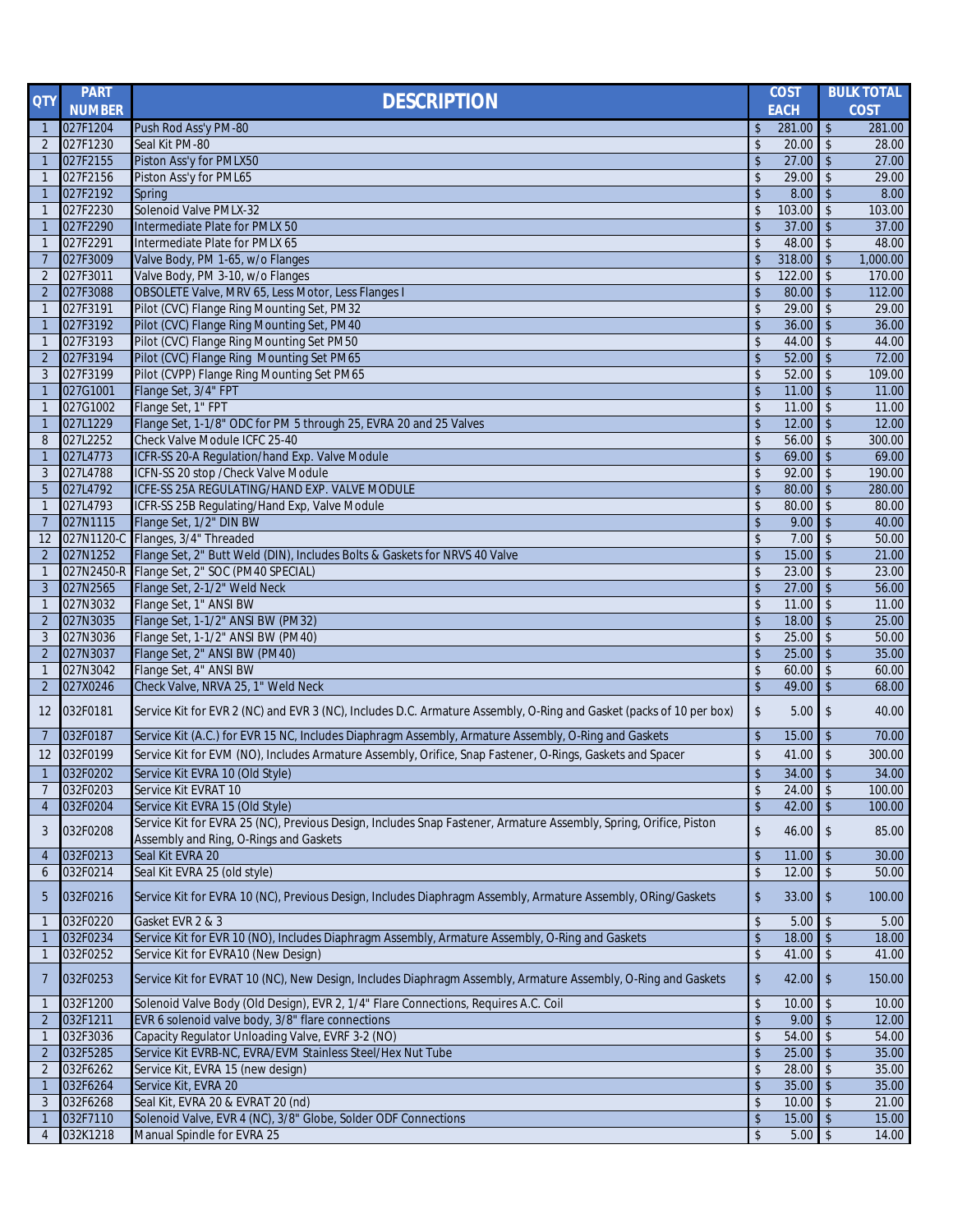| <b>QTY</b>     | <b>PART</b>   | <b>DESCRIPTION</b>                                                                                 |                    | <b>COST</b> |                    | <b>BULK TOTAL</b> |
|----------------|---------------|----------------------------------------------------------------------------------------------------|--------------------|-------------|--------------------|-------------------|
|                | <b>NUMBER</b> |                                                                                                    |                    | <b>EACH</b> |                    | <b>COST</b>       |
| $\overline{2}$ | 036-0061      | FA20 Strainer, 150 micron, less bolts, less gaskets                                                | \$                 | 14.00       | $\mathbf{\hat{S}}$ | 19.00             |
| $\overline{2}$ | 042H0170      | Piston Service Kit for EVRA 40                                                                     | $\mathsf{\$}$      | 17.00       | $\mathbf{\hat{S}}$ | 23.00             |
| $\overline{1}$ | 042H2044      | Piston Kit for AKVA 20-4                                                                           | $\mathsf{\$}$      | 45.00       | $\mathbf{\hat{S}}$ | 45.00             |
| -1             | 060-2035      | Pressure Control, KP 1A, Range: 6" HG to 100 PSIG                                                  | $\mathsf{\$}$      | 15.00       | $\mathbf{\hat{S}}$ | 15.00             |
| $\overline{2}$ | 060G2040      | Pressure Transmitter AKS 33, 0-200psi, 1/8"FPT                                                     | $\mathfrak{S}$     | 61.00       | $\mathbf{\hat{S}}$ | 85.00             |
| 3              | 060G5752      | AKS 2050, -1 to 159 Bar                                                                            | $\mathfrak{S}$     | 131.00      | $\mathcal{S}$      | 275.00            |
| 12             | 060L1102      | Thermostat, KP 61, Range: - 30C to +15C, 2m Capillary Tube Length, With Auto Reset                 | $\mathbf{\hat{S}}$ | 12.00       | $\mathbf{\hat{S}}$ | 100.00            |
| -1             | 067B4007      | Valve Body, TE 5, 1/2" X 5/8" Solder Connections                                                   | $\mathsf{\$}$      | 5.00        | $\mathbf{\hat{S}}$ | 5.00              |
| $\overline{2}$ | 068-2008      | Orifice #5 With Filter                                                                             | $\mathsf{\$}$      | 5.00        | $\mathbf{\hat{S}}$ | 7.00              |
| $\overline{2}$ | 068-2009      | Orifice #6 With Filter                                                                             | \$                 | 5.00        | $\mathbf{\hat{S}}$ | 7.00              |
| $\overline{2}$ | 068-2015      | Orifice #2 With Filter                                                                             | $\mathsf{\$}$      | 5.00        | $\mathfrak{L}$     | 7.00              |
| $\mathbf 1$    | 068B0021      | Gasket (Cover) FA15 (Purchased in packs of 50 - sold individually)                                 | \$                 | 8.00        |                    | 8.00              |
| 5              | 068B0171      | Screen                                                                                             | $\mathsf{\$}$      | 5.00        | $\mathbf{\hat{S}}$ | 15.00             |
| -1             | 068B3227      | Thermostatic Element, TEX 12                                                                       | \$                 | 30.00       | $\mathbf{\hat{S}}$ | 30.00             |
| 3              | 068B3263      | Thermostatic Element, TEX 5, Range: - 76F to -13F Without MOP, 9.8 Foot Long Capillary Tube        | $\mathsf{\$}$      | 7.00        | $\mathbf{\hat{S}}$ | 14.00             |
| -1             | 068F0529      | Orifice #4 Insert for AVKA10-4                                                                     | $\mathfrak{S}$     | 10.00       | $\mathbf{\hat{S}}$ | 10.00             |
| -1             | 068F5271      | Main Orifice Kit, Pilot Kit, Gaskets for AKVA 20-4 & 20-5                                          | $\mathbf{\hat{S}}$ | 23.00       | $\mathbf{\hat{S}}$ | 23.00             |
| -1             | 068F5271      | Main Orifice Kit, Pilot Kit, Gaskets for AKVA 20-4 & 20-5                                          | $\mathsf{\$}$      | 23.00       | $\mathfrak{L}$     | 23.00             |
| $\overline{2}$ | 068G0051      | Seal kit, TEVA 20                                                                                  | $\mathbf{\hat{S}}$ | 5.00        | $\hat{\mathbf{r}}$ | 7.00              |
| -1             | 068G2006      | Orifice Cage for TEX55                                                                             | $\mathfrak{L}$     | 22.00       | $\mathfrak{L}$     | 22.00             |
| 3              | 068G2057      | Orifice Assembly, 85-33, TEA & TEAT                                                                | $\mathbf{\hat{S}}$ | 61.00       | $\mathfrak{L}$     | 125.00            |
| $\mathbf 1$    | 068G2059      | Orifice Assembly, 85-85, TEA & TEAT                                                                | \$                 | 66.00       | $\mathbf{\hat{S}}$ | 66.00             |
| 9              | 068G3250      | Thermostatic Element, Range: - 58F to +32F for TEA 20 & 85                                         | $\mathsf{\$}$      | 75.00       | $\mathbf{\hat{S}}$ | 400.00            |
| 9              | 084B1025      | Base for EKS 61/EKS 67                                                                             | \$                 | 12.00       | $\mathfrak{L}$     | 75.00             |
| $\overline{2}$ | 084B1035      | Enclosure for EKS 61/EKS 67                                                                        | $\mathsf{\$}$      | 15.00       | $\mathsf{\$}$      | 21.00             |
| -1             | 084B6172      | Evaporator Controller, AKC 114A, 230V/50-60Hz                                                      | \$                 | 27.00       | $\mathfrak{L}$     | 27.00             |
| $\overline{2}$ | 084N2045      | Sensor Pocket, 1/2" MPT Version, for AKS21W for use with 084N2043                                  | $\mathsf{\$}$      | 14.00       |                    | 19.00             |
| 5              | 084N2057      | Temperature Sensor MBT 5250, PT 1000 Ohms, with Resist Element and Inter                           | \$                 | 20.00       | $\hat{\mathbf{r}}$ | 50.00             |
| -1             | 084U2041      | Enclosure, Metal, IP 54, for EKC 30                                                                | $\mathbf{\hat{S}}$ | 15.00       | $\mathbf{\hat{S}}$ | 15.00             |
| $\mathbf 1$    | 148B5209      | Stop Check Valve SCA-X, 1/2" Angle, Butt Weld Connections, Seal Cap (SCA-X 15 A ANG)               | $\mathfrak{S}$     | 67.00       | $\mathsf{\$}$      | 67.00             |
| -1             | 148B5447      | Strainer Housing, 1" Globe FIA (SVL), Weld Neck Connections (FIA 25 A STR)                         | \$                 | 27.00       | $\mathsf{\$}$      | 27.00             |
| $\overline{2}$ | 148B5907      | Strainer Housing, 3" Angle FIA (SVL), Weld Neck Connections (FIA 80 A ANG)                         | \$                 | 82.00       | $\mathsf{\$}$      | 150.00            |
| $\overline{2}$ | 148G3207      | Spring for CHV Valve 4.4 PSIG                                                                      | $\mathsf{\$}$      | 9.00        | $\mathsf{\$}$      | 50.00             |
| $\overline{4}$ | 148H3105      | Strainer Housing, 4" Globe FIA, Weld Neck Connections (Comes Without 148H3461 Adaptor to 1/4" NPT) | \$                 | 108.00      | $\mathfrak{L}$     | 600.00            |
| $\mathbf 1$    | 148H3296      | Filter Element, Pleated for ICFF 25-40 E, 250 Micron                                               | $\sqrt{2}$         | 27.00       | $\mathsf{\$}$      | 27.00             |